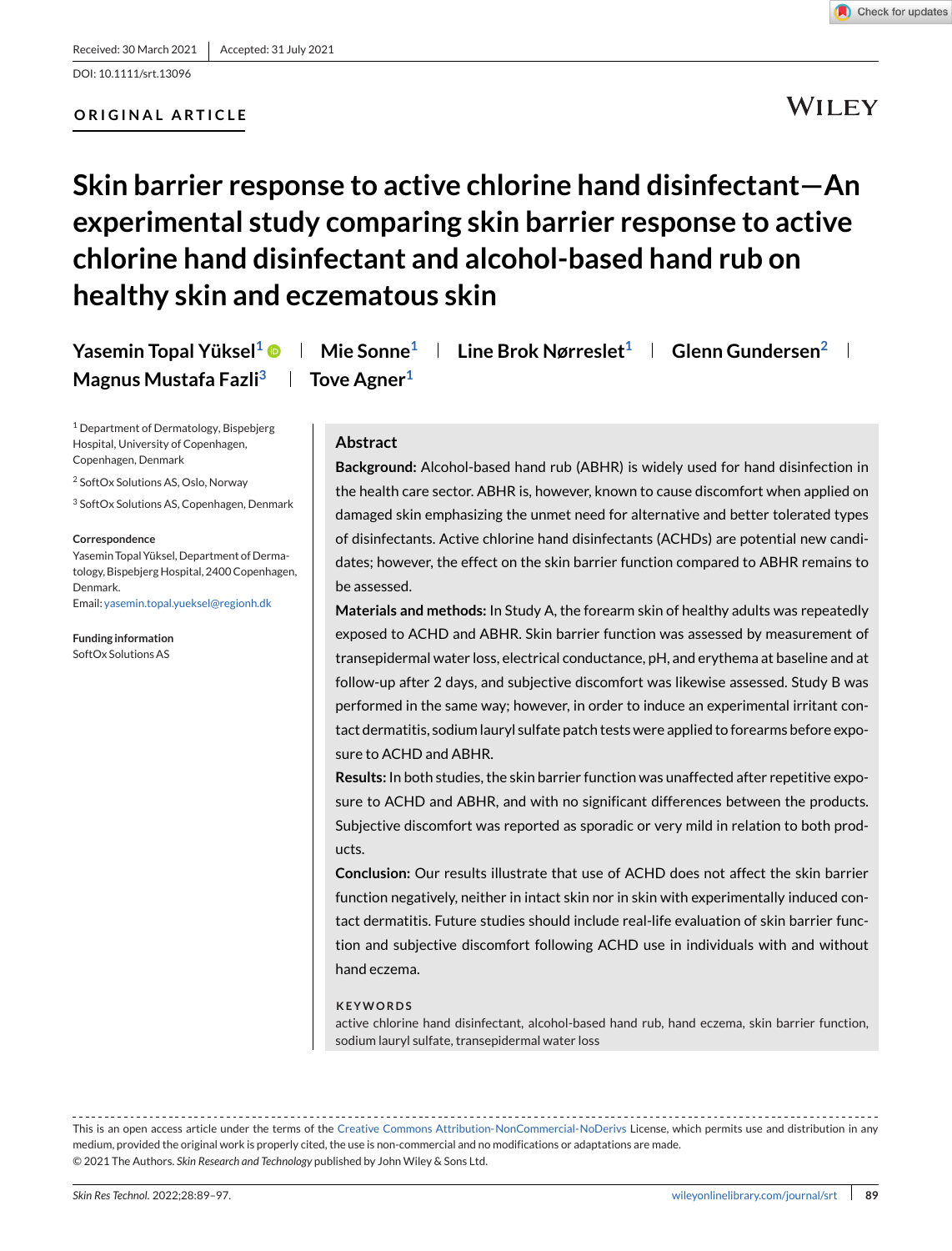### **1 INTRODUCTION**

The 1-year prevalence of hand eczema (HE) in the general population is around 10% and even higher among health care workers (HCWs) with a 1-year prevalence of  $21\%.$ <sup>[1,2](#page-6-0)</sup> In the health care sector, HE is most often induced by wet work, $3$  currently defined as having wet hands for  $>2$  h, hand washing  $>20$  times, or wearing occlusive gloves for  $>2$  h per working day.<sup>[4](#page-7-0)</sup> Alcohol-based hand rub (ABHR) is another common exposure, which is recommended either in combination with hand washing, or in preference to hand washing, when the hands are not visibly dirty.<sup>[5](#page-7-0)</sup> While frequent hand washings are known to cause impairment of skin barrier function leading to HE, due to the irritant effects of water and detergents,  $3,6,7$ ABHR has been assessed as harmless to the skin barrier function in numerous studies. $6,6,8,9$  $6,6,8,9$  However, data are based on studies applying ABHR on dry skin, and results have recently been questioned in a study exploring the irritant effect of ABHR on wet skin indicating that the hydration of the skin may affect the damaging potential of ABHR.[10](#page-7-0)

Further, when ABHR is applied on skin with eczematous lesions or otherwise damaged skin, the alcohol causes a sensation of burning and stinging.<sup>[11,12](#page-7-0)</sup> This subjective discomfort, which is difficult to tolerate, is anticipated to influence the compliance with hand disinfection in a negative direction. As hand hygiene is one of the outmost important preventive measures to prevent transmission of microorganisms,  $13,14$  a lacking hand hygiene compliance among HCWs with HE will potentially make up a risk for hospital acquired infections, since more than 50% of all HE patients are colonized with pathogenic bacteria (i.e., *Staphylococcus aureus*).[15–20](#page-7-0)

Facing these challenges from an aspect of nosocomial infections, there is an unmet need for a new disinfecting device that does not cause subjective discomfort to individuals with HE or otherwise impaired skin barrier function. An active chlorine hand disinfectant (ACHD) is a potential new candidate to meet the criteria for a new disinfection solution. The product is based on hypochlorous acid (HOCl), which is a part of the innate immune system in humans,  $21,22$  and acetic acid used for decades in medicine and in the product acting as a buffer in order to optimize the pH.<sup>[23](#page-7-0)</sup> ACHD complies with European requirements regarding testing of hygienic hand rubs in in vivo studies. Both compounds in the product are known for their antimicrobial and anti-biofilm properties against pathogenic bacteria, including *S. aureus*, [21,22,24–27](#page-7-0) and have been used in the treatment of wounds and eczema.[23,28–30](#page-7-0) However, data on possible irritant effects of the product on the skin and whether it has any negative effects on the skin barrier are lacking.

The aim of the present study was to examine the skin barrier response to ACHD compared with ABHR on intact skin and on skin with experimentally induced irritant contact dermatitis in healthy individuals, respectively. Furthermore, subjective discomfort and clinical signs of irritation in relation to the application of ACHD and ABHR, respectively, were evaluated.

# **2 METHODS AND MATERIALS**

Two independent experimental studies were performed. Study A examined the skin barrier function after repeated exposure to ACHD and ABHR on healthy intact skin, while Study B assessed the skin barrier function after repeated exposure to ACHD and ABHR on experimentally induced irritant contact dermatitis.

#### **2.1 Subjects**

Healthy volunteers were included in Study A and Study B. Exclusion criteria were age <18 years, previous or current skin disease, pregnancy or lactating, and use of leave-on-products on volar forearms within 24 h before the study. The subjects were instructed to avoid application of water, detergents, moisturizers, or any other leave-on products on the volar forearms during the investigation.

#### **2.2 Materials**

The ACHD (SafeDes, SoftOx Solutions AS, Norway) contains 160 ppm  $(\pm 24 \text{ ppm})$  hypochlorous acid (HOCl) and 0.25% acetic acid (HOAc) and is approved according to EN 1500, EN 13727, and EN 13624. The ABHR used in this study was based on 85% ethanol, glycerol, and <5% isopropyl alcohol.

#### **2.3 Procedure**

# 2.3.1 Study A

Study A was conducted from February to May 2020 at the Department of Dermatology, Bispebjerg and Frederiksberg Hospital, Copenhagen. For an overview of the study procedure, see Figure [1.](#page-2-0) On day 1, three test areas of  $5 \times 5$  cm were marked on skin of the volar forearms: area "ACHD" for ACHD, area "ABHR" for ABHR, and area "C" as a control. The three test areas on the forearms were randomized. After skin barrier assessments at day 1, ACHD and ABHR were repeatedly applied on area ACHD and ABHR, respectively, with a soaked cotton-pad for 30 s and afterwards air-dried. The applications were performed 20 times with a 10-min interval on day 1 and repeated on day 2, giving a total of 40 applications on each area. Skin barrier assessments were performed again on day 3 (Figure [1\)](#page-2-0).

A pilot study for the application procedure was performed prior to the study in order to achieve the most optimal setting.

### 2.3.2  $\mid$  Study B

The study was conducted from June to September 2020 at the Department of Dermatology, Bispebjerg and Frederiksberg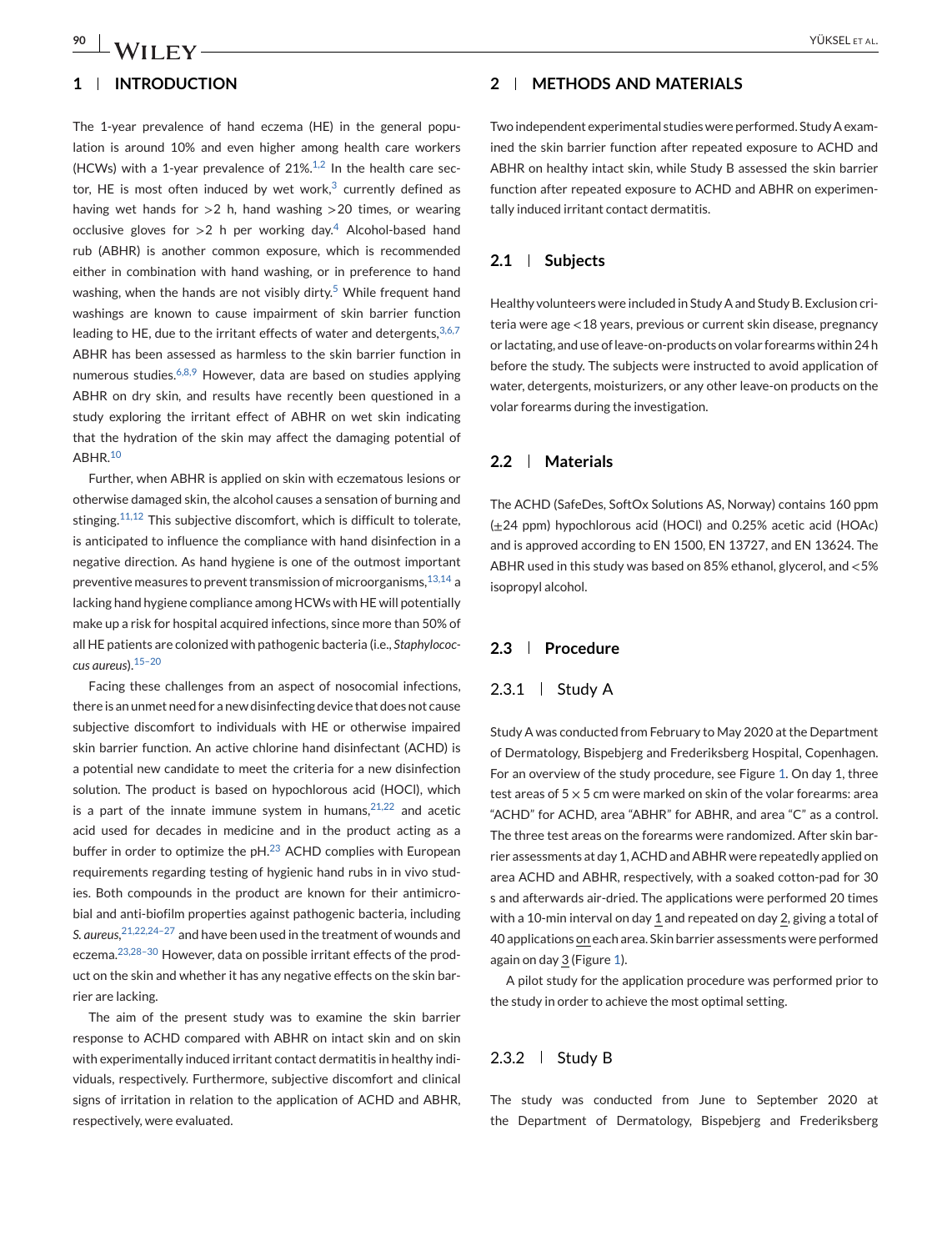<span id="page-2-0"></span>



TEWL, transepidermal water loss; ACHD, active chlorine hand disinfectant; ABHR, alcohol-based hand rubs Subjective discomfort was rated by the participants after each application of ACHD and ABHR, respectively. Clinical evaluation of the ACHD and ABHR area was performed at day 1, day 2 and day 3.



#### **FIGURE 2** Overview of study procedure in Study B

TEWL, transepidermal water loss; SLS, sodium lauryl sulphate; ACHD, active chlorine hand disinfectant; ABHR, alcohol-based hand rubs Subjective discomfort was rated by the participants after each application of ACHD and ABHR, respectively. Clinical evaluation of the ACHD, ABHR and control patch area was performed at day 1, day 2 and day 3.

Hospital, Copenhagen. An overview of the study procedure is given in Figure 2. On day 0, four test areas of  $5 \times 5$  cm were marked on the skin of the volar forearms: area "ACHD" for ACHD, area "ABHR" for ABHR, area "CP" for control patch, and area "C" as a control. The four test areas on the forearms were randomized. Irritant contact dermatitis was induced on area ACHD, area ABHR and area CP by applying sodium lauryl sulfate (SLS) patches, and area *C* was left untouched. As recommended in guidelines, $31$  each of the three patch tests were prepared by applying 60 *µ*l of the SLS solution on a filter paper disc, placed on a 12 mm Finn Chamber, and immediately placed on areas ACHD, ABHR, and CP, respectively. The participants were instructed to remove the patches after 24 h. All participants received a text message as a reminder to remove the patches. The skin barrier assessments on day 1 were performed 1 h after removal of the patches. ACHD and ABHR were repeatedly applied on area ACHD and area ABHR, respectively, as in accordance with Study A. Skin barrier assessments were performed again on day 3 (Figure 2).

A pilot study for the application of the patch tests and the application procedure was performed prior to the study in order to achieve the most optimal setting for the study.

# $2.3.3$  | Skin barrier assessments

The marked skin areas were measured by transepidermal water loss (TEWL), electrical conductance, pH, and colormeasurements $32-36$ using DermaLab Combo (Cortex Technology, Hadsund, Denmark) $37$  in accordance with guidelines.<sup>38--41</sup> TEWL was assessed after 20 min of acclimatization. The same room was used for skin barrier assessments on all participants in both Study A and Study B, and data on the room temperature and humidity were collected prior to the TEWL measurements. Windows and doors were closed during the measurements to prevent influence from draught or wind. The measurements were performed at approximately the same time of the day for each individual participant to minimize possible circadian rhythm effects. Three consecutive measurements were performed on the respective areas as recommended in the guidelines.<sup>[40](#page-8-0)</sup> Although the temperature and humidity changed during the study due to seasonal changes, the participants served as their own controls and the participation in each study lasted up to only 4 days.

TEWL represents the passive diffusion of condensed water through the outermost skin layer, stratum corneum, while the water content in stratum corneum is represented by the electrical conductance (i.e.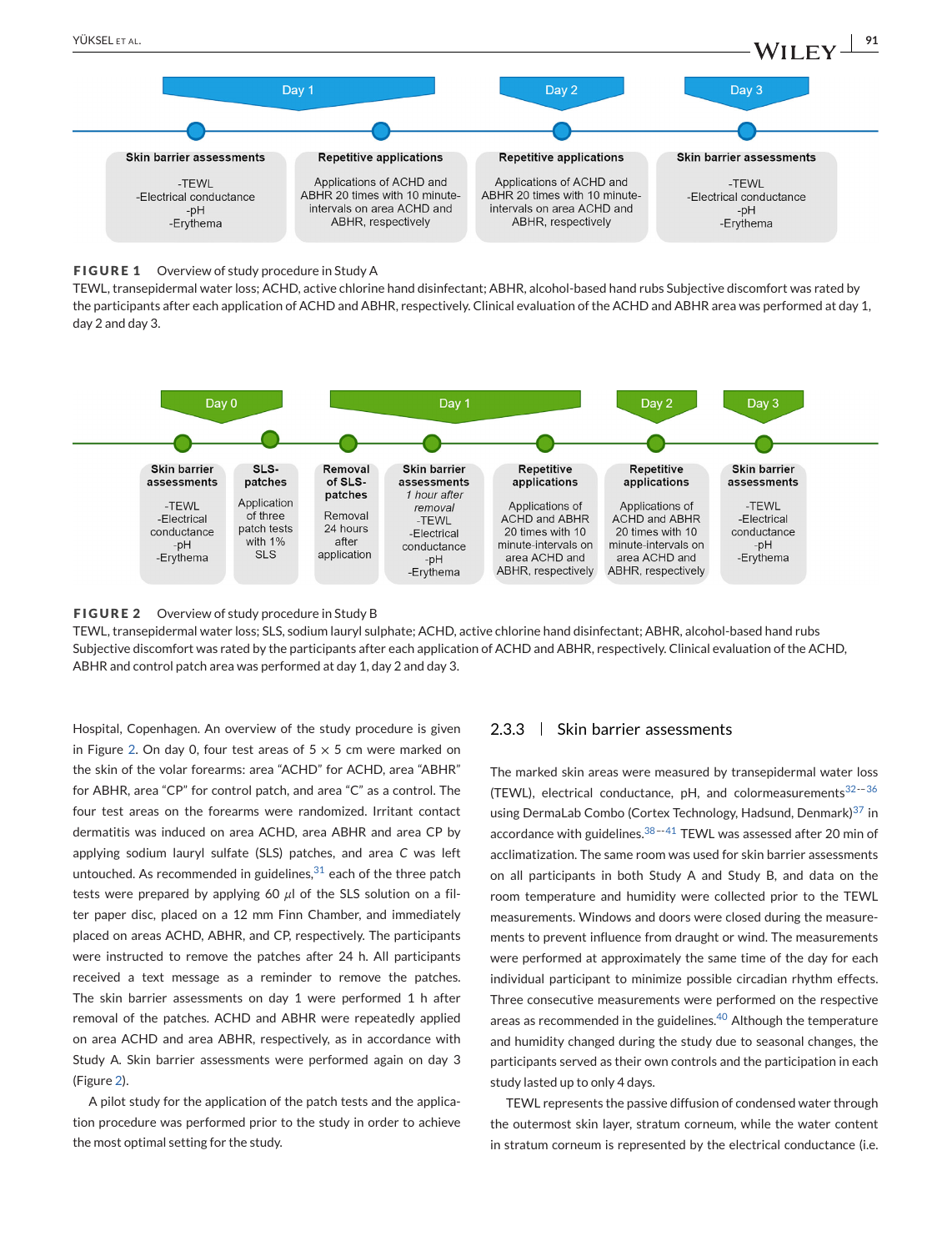<span id="page-3-0"></span>**TABLE 1** Study A: Comparison of skin barrier function at baseline and day 3 on the three different application areas: ACHD (area ACHD), alcohol-based hand rub (ABHR) (area ACHD), and control (area C), respectively

|                              |             | Day 1                  | Day 3                 | p-Value | p-Value |
|------------------------------|-------------|------------------------|-----------------------|---------|---------|
| TEWL $(g/m^2/h)$             | <b>ACHD</b> | $4.04(2.81 - 4.87)$    | $3.97(2.62 - 4.87)$   | 0.60    | 0.14    |
|                              | ABHR        | $3.97(3.39 - 5.18)$    | $4.15(3.34 - 5.05)$   | 0.91    |         |
|                              | Control     | $4.32(3.23 - 5.16)$    | $4.19(3.52 - 5.37)$   | 0.70    |         |
| Electrical conductance (mSv) | <b>ACHD</b> | 64.50 (58.50-72.00)    | 63.50 (55.00-73.50)   | 0.33    | 0.67    |
|                              | <b>ABHR</b> | $61.50(58.25 - 65.50)$ | 69.00 (61.75 - 75.00) | 0.01    |         |
|                              | Control     | 56.50 (48.25 - 63.00)  | 64.50 (55.25 - 68.00) | 0.01    |         |
| pH                           | <b>ACHD</b> | $6.07(5.79 - 6.29)$    | $5.48(5.23 - 5.72)$   | < 0.01  | 0.15    |
|                              | ABHR        | $6.05(5.77 - 6.29)$    | $5.52(5.38 - 5.70)$   | < 0.01  |         |
|                              | Control     | $6.05(5.75 - 6.18)$    | $5.50(5.36 - 5.67)$   | < 0.01  |         |
| Erythema                     | <b>ACHD</b> | $8.35(7.90 - 9.90)$    | $8.70(7.43 - 10.03)$  | 0.63    | 0.66    |
|                              | <b>ABHR</b> | $8.45(7.65 - 9.78)$    | $8.65(7.13 - 9.38)$   | 0.32    |         |
|                              | Control     | $8.35(7.23 - 9.88)$    | $8.90(7.23 - 10.58)$  | 0.08    |         |

*Note*: Comparison of skin barrier function at baseline and at day 3 at the three different application sites assessed by TEWL, electrical conductance, pH, and erythema. Median values with 25 and 75 percentile are shown. Wilcoxon signed rank test was used to evaluate differences between the paired data. *p*-Values shown in bold are statistically significant.

Abbreviations: ABHR, alcohol-based hand rubs; ACHD, active chlorine hand disinfectant; TEWL, transepidermal water loss.

\**p*-Value for ACHD skin barrier assessment on day 3 compared to corresponding control values on day 3.

hydration). A disrupted skin barrier seen in, for example, dermatitis is characterized by elevated TEWL values and reduced electrical conductance values,  $42$  although the electrical conductance may also be increased in case of more severe damage of the barrier. On healthy skin, pH ranges between approximately 5 and  $6.5^{34}$  $6.5^{34}$  $6.5^{34}$  while elevated values have been reported in patients with dermatitis.<sup>[43](#page-8-0)</sup> With respect to skin color, erythema reflects a dilatation of the capillaries in the dermis indicating inflammation.[39](#page-8-0)

# $2.3.4$  | Subjective discomfort and clinical score

The participants were asked to rate discomfort (burning, itchy sensation) on a visual analogue scale (VAS) from 0 to 10 (10 being the most severe discomfort) after application of ACHD and ABHR, respectively.

For examination of a clinical skin reaction, the visual scale proposed by Frosch and Kligman was used to score erythema (0–4 points), scaling (0–3 points) and fissuring (0–3 points) with a maximum possible score of 10 points indicating severe erythema, scaling and fissuring.<sup>[44](#page-8-0)</sup> The assessments were performed by the same investigator.

# **2.4 Statistics**

Standard descriptive statistics were used to characterize the study population. The Wilcoxon signed rank test was used to compare continuous paired data (TEWL, electrical conductance, pH, and erythema). Regarding the sample size, approximately 20 healthy volunteers were considered sufficient in this study.[6](#page-7-0) Two-sided *p*-values < 0.05 were considered statistically significant. Statistical analyses were performed using SPSS Statistics 25.0.

## 2.4.1 Ethical considerations

Study A and Study B were approved by the local Ethics Committee (project number H-19080907) and The Danish Data Protection Agency (project number P-2020-132). Written informed consent was obtained from each participant.

# **3 RESULTS**

### **3.1 Study A**

In Study A, evaluating the skin barrier response after exposure to ACHD and ABHR on healthy intact skin, a total of 20 volunteers (13 females, 7 males) were included. All participants completed all three visits. The median age was 26 (range 18–64) years. Results of TEWL, electrical conductance, pH, and erythema measurements at day 1 and day 3 are given in Table 1. No significant differences were found for any of the three application sites (Table 1) between day 1 and 3 with respect to TEWL. Between day 1 and 3, the electrical conductance increased significantly at ABHR and control area, respectively, while no difference was found for ACHD. The pH values increased significantly from day 1 to 3 at all three areas. Erythema was unchanged at the three areas from day 1 to 3.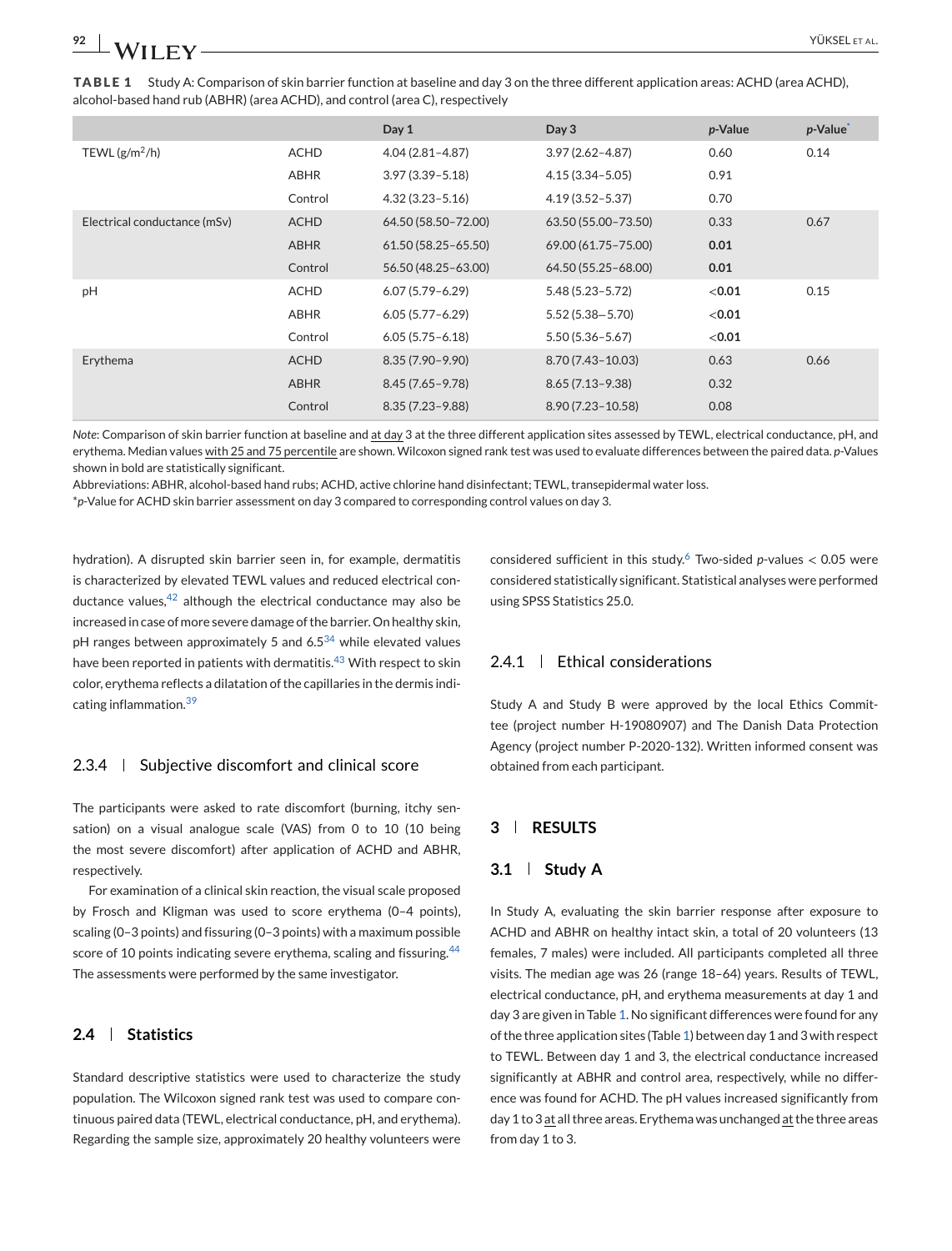Day 0 Day 1 **Before SLS patches After removal of SLS patches Day 3** *p***-Value\*** *p***-Value\*\*** TEWL (g/m2/h) ACHD 3.6 (2.7–5.7) 16.5 (12.2–19.8) 18.3 (12.7–22.0) 0.412 0.473 ABHR 3.1 (2.7–6.8) 15.2 (12.9–20.1) 16.2 (10.0–20.9) 0.972 Control patch 3.3 (2.7–6.9) 16.9 (12.5–20.9) 17.1 (11.0–23.0) 0.892 Control 3.4 (2.9–5.7) 3.8 (3.0–5.0) 3.4 (2.6–5.0) 0.986 Electrical conductance (mSv) ACHD 111 (83–157) 94 (74–152) 128 (99–161) 0.198 0.651 ABHR 105 (90–132) 102 (89–134) 164 (124–211) **0.021** Control patch 107 (88–124) 115 (74–130) 134 (98–182) 0.071 Control 100 (89–138) 125 (91–145) 112 (96–152) 0.289 pH ACHD 5.3 (5.1–5.7) 5.0 (4.8–5.4) 5.3 (5.0–5.4) **0.020** 0.709 ABHR 5.5 (5.2–5.6) 5.1 (4.8–5.3) 5.4 (5.1–5.5) **0.010** Control patch 5.4 (5.0–5.8) 5.0 (4.8–5.4) 5.3 (5.1–5.4) **0.031** Control 5.4 (5.1–5.7) 5.2 (4.8–5.4) 5.2 (5.0–5.5) 0.059 Erythema ACHD 8.7 (8.0–11.0) 9.7 (8.6–12.1) 11.3 (9.4–12.6) 0.139 0.754 ABHR 8.9 (7.5–10.9) 10.8 (8.9–12.7) 10.7 (9.2–13.0) 0.071 Control patch 8.8 (7.8–11.1) 10.4 (8.6–13.9) 11.0 (8.7–13.5) 0.332

**TABLE 2** Study B: Comparison of skin barrier function at day 1 and day 3 on the four different areas: Active chlorine hand disinfectant (ACHD) (area ACHD), alcohol-based hand rub (ABHR) (area ABHR), control patch (area CP), and control (area C), respectively

*Note*: Comparison of skin barrier function at day 1 and at day 3 at the four different sites assessed by TEWL, electrical conductance, pH, and erythema. Median values with 25 and 75 percentiles are shown. Wilcoxon signed rank test was used to evaluate differences between the paired data. *p*-Values shown in bold are statistically significant.

Control 9.3 (7.3–11.8) 8.9 (7.1–11.3) 9.3 (7.6–11.1) 0.970

Abbreviations: ABHR, alcohol-based hand rubs; ACHD, active chlorine hand disinfectant; TEWL, transepidermal water loss.

\**p*-Value for skin barrier assessment on day 1 compared to day 3.

\*\**p*-Value for ACHD skin barrier assessment on day 3 compared to corresponding control patch values on day 3.

No significant differences were found for any of the skin barrier measurements when comparing ACHD area and the control area on day 3 (Table [1\)](#page-3-0).

In Study A, two participants reported VAS scores for burning/itching of 1 and 2 points, respectively, after application of ABHR. No subjective discomfort was reported for the ACHD area. One participant developed mild redness on the site of ABHR corresponding to a Frosch Kligmann score of 1, that lasted for less than 30 min. No erythema, scaling or fissuring were found at the ACHD area.

#### **3.2 Study B**

Study B evaluated the skin barrier response to ACHD and ABHR on SLS-induced irritant contact dermatitis. A total of 21 healthy volunteers (13 females, 8 males) were included and completed all four visits. The median age was 26 (range 18–65) years.

The skin barrier response from day 0 to 3 assessed by TEWL, electrical conductance, pH, and erythema is given in Table 2. No significant differences in TEWL were found for any of the four areas from day 1 to 3 (Table 2).

No significant difference was found in electrical conductance between day 1 and 3 at the ACHD area, while a significant increase was observed at the area of ABHR from day 1 to 3 (Table 2). On day 3, electrical conductance at the ABHR area was higher than the ACHD area  $(p = 0.006)$ , while no difference was observed when comparing ACHD area with the control patch area (Table 2).

The pH values significantly increased on day 3 as compared to day 1 on the ACHD area, ABHR area, and control patch area, respectively. No significant change in erythema was observed for any of the four areas (Table 2).

Details on subjective discomfort and clinical score for skin reactions are given in Tables [3](#page-5-0) and [4,](#page-5-0) respectively. Four participants reported subjective discomfort due to ACHD on day 1 and three participants reported subjective discomfort on day 2. Of these, only one person reported discomfort on both days, giving a total of six participants reporting subjective discomfort due to ACHD in Study B. With regards to ABHR, five participants reported discomfort on day 1 and three reported discomfort on day 2. Of these, one participant reported discomfort on both days, giving a total of seven participants reporting subjective discomfort due to ABHR. Finally, a total of four participants reported subjective discomfort to both ACHD and ABHR during the investigation.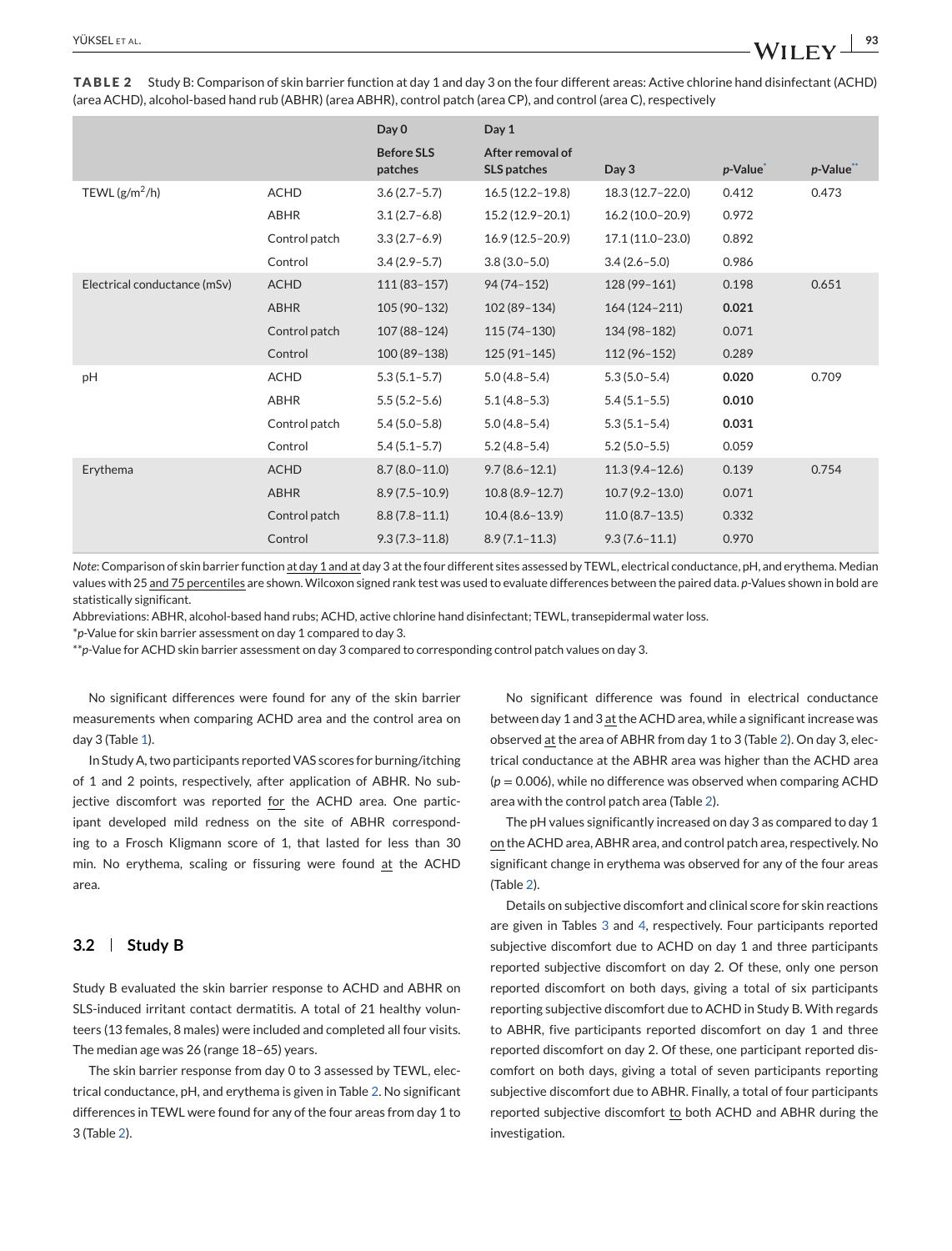<span id="page-5-0"></span>

| 94<br>,,<br>_____ |  |
|-------------------|--|
|                   |  |

|               | Subjective discomfort<br>Yes (% of total) | p-Value <sup>*</sup> | Mean VAS score in<br>participants<br>reporting discomfort | Mean VAS score<br>in total ( $n = 21$ ) | p-Value** |
|---------------|-------------------------------------------|----------------------|-----------------------------------------------------------|-----------------------------------------|-----------|
| <b>ACHD</b>   | 6(28.6)                                   | 0.120                | 1.8                                                       | 0.3                                     | 0.582     |
| <b>ABHR</b>   | 7(33.3)                                   |                      | 2.0                                                       | 0.4                                     |           |
| Control patch | O(0)                                      |                      |                                                           |                                         |           |

**TABLE 3** Study B: Subjective discomfort and mean visual analogue scale (VAS) scores reported by participants after application of active chlorine hand disinfectant (ACHD) and alcohol-based hand rub (ABHR)

Abbreviations: ABHR, alcohol-based hand rub; ACHD, active chlorine hand disinfectant.

\**p*-Value for subjective discomfort to ACHD compared to ABHR. Fisher's exact test was used.

\*\**p*-Value for mean VAS score for ACHD compared to ABHR. Wilcoxon signed rank test was used.

**TABLE 4** Study B: Mean values for skin reactions evaluated by the Frosch Kligman score

|               | <b>Frosch Kligman score</b><br>$(0-10)$ Mean |       |                 |
|---------------|----------------------------------------------|-------|-----------------|
|               | Day 1                                        | Day 3 | <i>p</i> -Value |
| <b>ACHD</b>   | 1.6                                          | 1.2   | 0.107           |
| <b>ABHR</b>   | 1.5                                          | 1.4   | 0.580           |
| Control patch | 1.6                                          | 1.2   | 0.105           |

*Note*: The score was assessed before application on day 1 and hereafter again on day 3. The maximum Frosch Kligman score is 10. Wilcoxon signed rank test was used to evaluate differences between the paired data. Abbreviations: ACHD, active chlorine hand disinfectant; ABHR, alcoholbased hand rub.

# **4 DISCUSSION**

This is the first study to evaluate the skin barrier response to ACHD in healthy skin and SLS-induced contact dermatitis, compared with the traditional ABHR. Our results confirm that the skin barrier function is unaffected by short-term applications of ACHD compared with ABHR assessed by non-invasive skin barrier measurements. Subjective discomfort was reported as very mild and only sporadically in relation to ACHD and ABHR, and clinical signs of skin reaction on the area of ACHD and ABHR were almost non-existing.

Our results show that the intact skin barrier function is not impaired by ACHD, and that ACHD does not lead to further impairment of an already disrupted skin barrier, since TEWL values were unaffected after repeated exposure to ACHD in Study A as well as in Study B. The increase in TEWL after SLS exposure and occlusion by patches is a wellknown occurrence, and since Agner et al. have shown that the TEWL values were stable between 1 and 3 h after removal of patches<sup>[45](#page-8-0)</sup> the measurements in our study were performed 1 h after patch removal. The evaporimetry skin barrier measurement, TEWL, is validated and hence the best method for evaluation of skin barrier damage,  $32$  and the utility of the tool is confirmed by the continuous use of TEWL over decades as the primary outcome in several experimental studies evaluating the skin barrier response to for example SLS, ABHR, detergents, and topical products. $8,46$ 

Numerous studies have shown that the skin barrier evaluated by TEWL after application of ABHR is unaffected as in accordance with our results.<sup>[6,8,9](#page-7-0)</sup> However, Plum et al. reported an increase in TEWL when the ABHR was applied on hydrated skin, which may mimic the real-life situation in busy work-settings in the health care sector. $10$ Although the prevalence of subjective discomfort to ABHR on the SLSinduced dermatitis area was low in our study, due to the fact that the experimentally induced impairment of the skin barrier in Study B was mild, we know from previous studies that ABHR causes discomfort in more than every fourth HCW with HE. $^{2,11}$  $^{2,11}$  $^{2,11}$  Furthermore, Stutz et al. reported that 79.2% of the nurses suspected ABHR to be damaging to the skin barrier, thus increasing the risk of reduced compliance in rela-tion to proper hand hygiene.<sup>[11](#page-7-0)</sup> These findings emphasize the need for an alternative to ABHR for both HCWs with HE and for HCWs with challenged skin due to the high exposure to wet work in the health care sector.<sup>[3](#page-7-0)</sup>

Alternatives to ABHR have not yet been successfully made available in the health care sector. Breidablik et al. suggested ozonized water as an alternative solution for disinfection of hands; however, the effectiveness in contrast to ABHR has been questioned and the irritant properties have not yet been tested. $47,48$  Further, Kim et al. recently published a study examining a disinfecting solution with low concentrations of fermented ethanol, caprylic acid and citric acid as an alternative to the ethanol-based disinfectant; however, the solution has a pH value between 2.3–2.5 indicating non-optimal properties for use on skin.[49](#page-8-0) Finally, a herbal-based hand disinfectant PureHands (Himalaya Drugs Company, India) containing coriander, neem and lime, among others, is another alternative, though the effectiveness against different bacteria remains to be concluded and no studies are available regarding the effect on the skin barrier.<sup>[50](#page-8-0)</sup> Apart from being subjectively tolerable and harmless to the skin barrier, the alternative disinfectants should naturally adhere to regulations with respect to effectiveness against microorganisms.

Electrical conductance reflects the water content in the stratum corneum, and the method is very sensitive to exogenous factors such as the temperature and humidity.  $33,38,51$  We found no significant differences in the hydration after consecutive applications of ACHD during both study procedures indicating an unaffected skin barrier. The higher hydration on the area of ABHR in Study A and Study B is most likely explained by the moisturizing effect of glycerol added to the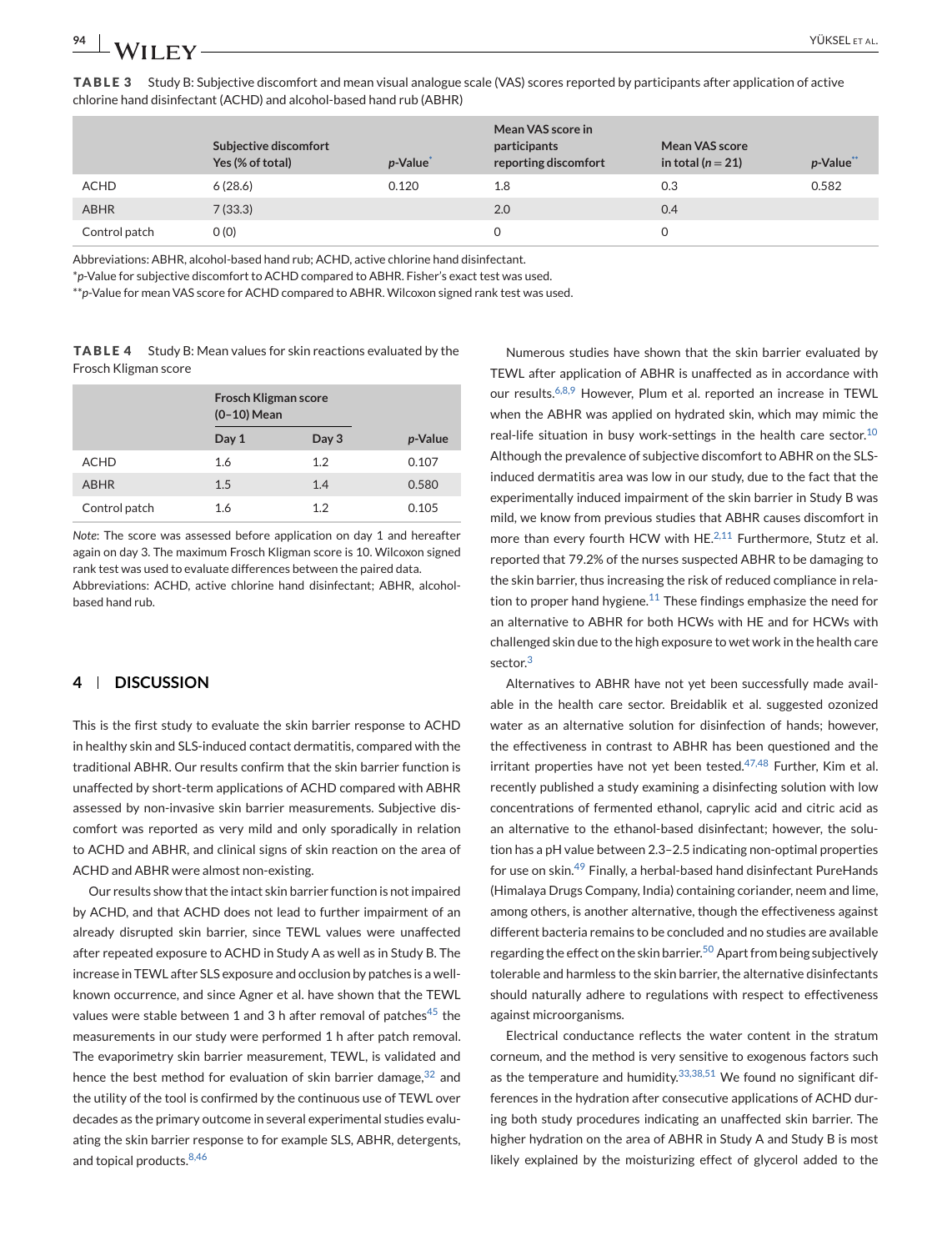<span id="page-6-0"></span>ABHR solution,  $52,53$  although an additional damage to the skin cannot be excluded. ABHR with glycerol was chosen in the present study design since glycerol is added as an ingredient in almost all ABHR products used in the Danish health care sector. Atrux-Tallau et al. showed that glycerol increased the hydration in SLS-induced contact dermatitis, while the TEWL values remained high indicating that the skin bar-rier function assessed by TEWL is not restored by glycerol.<sup>[54](#page-8-0)</sup> Sugarman et al. found that a decreased skin hydration and increased TEWL correlated with the severity of clinical symptoms in 38 patients with atopic dermatitis.<sup>[42](#page-8-0)</sup> While this inverse relationship between hydration and TEWL found by Sugarman et al. indicated a damaged skin barrier, we found unaffected TEWL values at all areas in both intact and damaged skin, and significantly increased hydration only at the area of ABHR in both intact and damaged skin. Taken together, these results confirm that the skin barrier is not affected negatively by ACHD with respect to the hydration assessed by the electrical conductance.

In Study A, the pH values decreased significantly on day 3 as compared to baseline at all three test areas. During the study period, contact with water, soaps or other leave-on products on the forearms was not allowed, and several days without showering may therefore result in increased sebum production and thus a more acidic milieu.<sup>[55,56](#page-8-0)</sup> In Study B, the pH values increased significantly on day 3 at the ACHD, ABHR and control patch areas. This is in line with previous findings evaluating the skin pH after SLS-exposure.<sup>[43,57](#page-8-0)</sup> The increase in pH is most likely explained by the decreased level of lipids (e.g., ceramides) found in damaged skin. $56$  The pH on day 1 was assessed 1 h after patch removal, thus in the early stage of a skin barrier disruption, and although an increase could be expected already at day 1, this was first observed at the assessments performed at day 3. Similar findings were reported by Wilhelm et al. reporting a decrease in the pH value on the forearms of healthy individuals immediately after inducing a skin barrier disruption with tape-stripping, while the pH value showed to increase in the subsequent days.<sup>[58](#page-8-0)</sup>

In the present study, six and seven participants reported mild discomfort after repetitive applications of ACHD and ABHR, respectively. Nevertheless, the VAS score for discomfort was quite low and the participants reported discomfort only in relation to some of the applications of ACHD and ABHR. The skin barrier damage induced by the 1% SLS corresponded to a mild degree of dermatitis with redness and mild scaling, and not comparable to, for example, chronic HE with deep fissures. Compared to previous results, the prevalence of ABHR-related subjective discomfort was low in our study, $2,11$  and the present results may therefore not reflect the discomfort in HCWs with chronic fissured HE using ABHR.

Using the Frosch Kligman score, the severity of the clinical skin reaction located to the ACHD area was similar to that of the control patch area at day 1 and day 3, while the skin reaction was more severe at the ABHR area albeit improved. This may indicate an enhanced improvement on the area of ACHD compared to the ABHR area. Although no difference was found in the skin color measurements evaluating erythema, the clinical Frosch and Kligman score may have identified differences between the areas since it evaluates not only the redness but also the scaling.

#### **4.1 Strengths and limitations**

The repetitive application procedure closely mimicked the daily life of many HCWs, making our study design and results reliable. Emollients were not allowed in our Study but could otherwise influence the results. Most of the participants in our study were <30 years, and since skin barrier properties depend on age, our results are not necessarily representative of all age groups. Although it can be argued that the actual irritancy of ACHD and ABHR may have been weakened because the measurements were performed almost 24 h after the last application, we decided to measure TEWL and electrical conductance on day 3 as they would otherwise only reflect the immediate hyper-hydration caused by the disinfectant solutions instead of the long-term effect of the intervention. $38$  The study was performed on intact and experimentally induced contact dermatitis, and further data on the irritant properties of ACHD in patients with HE may be necessary in order to evaluate the usefulness for HCWs with HE, particularly with respect to subjective discomfort. The contact dermatitis induced by 1% SLS corresponded to a milder degree of dermatitis without deeper fissures, and the subjective discomfort may therefore not represent the true degree of discomfort that would have been experienced by patients with chronic HE.

# **5 CONCLUSION**

Overall, our results show that the skin barrier function in intact skin and experimentally induced contact dermatitis is unaffected by repetitive exposure to ACHD as compared to ABHR. Our findings indicate that ACHD may be used as an alternative to the traditional ABHR by individuals with intact as well as challenged skin. Future studies should evaluate the skin barrier response as well as subjective discomfort to disinfectants in patients with chronic HE.

#### **ACKNOWLEDGMENT**

The study was supported by a grant from SoftOx Solutions AS.

#### **CONFLICT OF INTEREST**

Glenn Gundersen is Medical Director at SoftOx Solutions AS and Magnus Mustafa Fazli is Scientific Director at SoftOx Solutions AS. All other authors declare no conflict of interest.

#### **ORCID**

*Yasemin Topal Yükse[l](https://orcid.org/0000-0003-1289-1827)* <https://orcid.org/0000-0003-1289-1827>

#### **REFERENCES**

- 1. Quaade AS, Simonsen AB, Halling A-S, Thyssen JP, Johansen JD. Prevalence, incidence and severity of hand eczema in the general population—a systematic review and meta-analysis. Contact Dermatitis. 2021;84(6):361-74. <https://doi.org/10.1111/cod.13804>
- 2. Hamnerius N, Svedman C, Bergendorff O, Björk J, Bruze M, Pontén A. Wet work exposure and hand eczema among healthcare workers: a cross-sectional study. Br J Dermatol. 2018;178(2):452-61. [https://doi.](https://doi.org/10.1111/bjd.15813) [org/10.1111/bjd.15813](https://doi.org/10.1111/bjd.15813)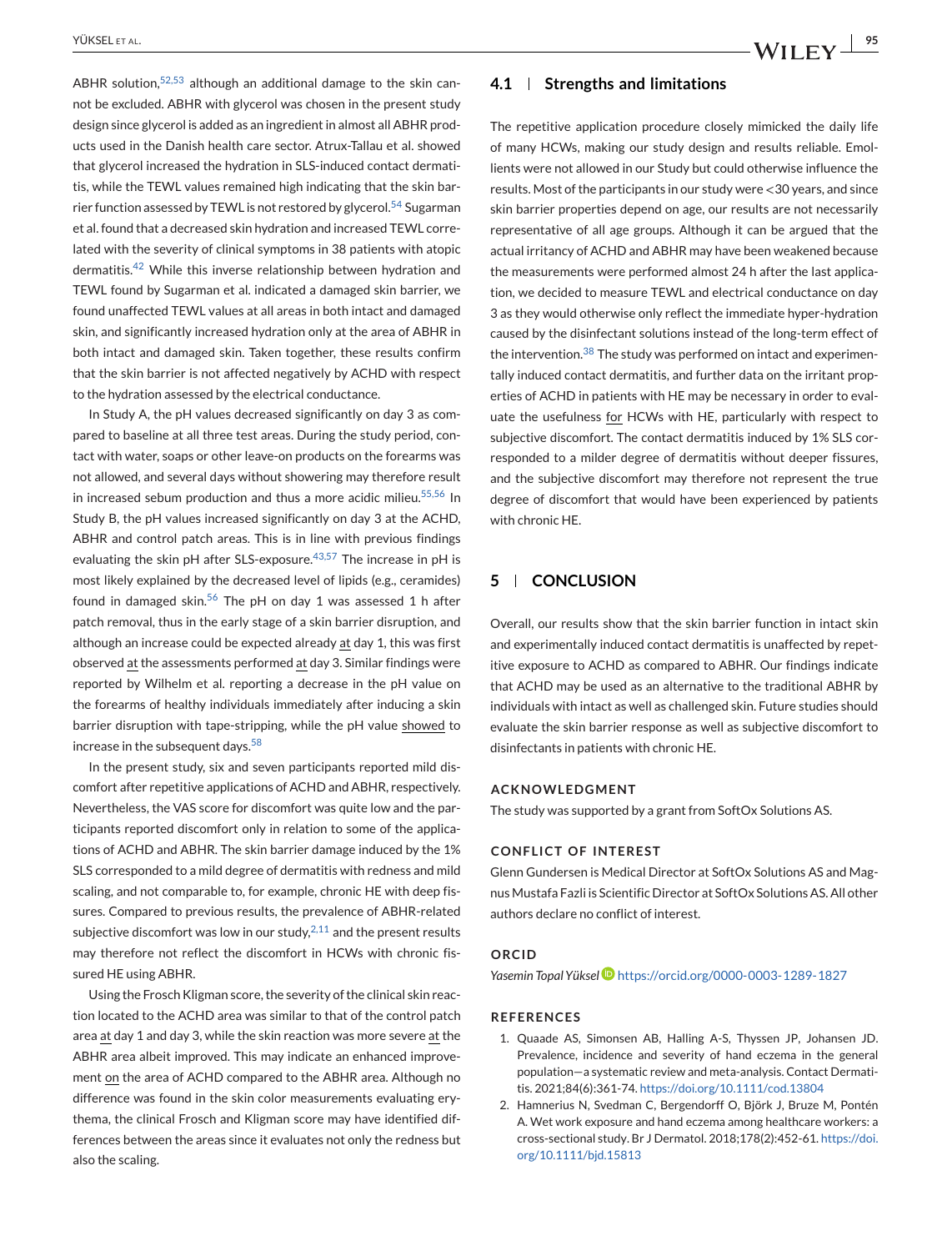# <span id="page-7-0"></span>**96** YÜKSEL ET AL.

- 3. Carøe TK, Ebbehøj NE, Bonde JPE, Flachs EM, Agner T. Hand eczema and wet work: dose-response relationship and effect of leaving the profession. Contact Dermatitis. 2018;78(5):341–7. [https://doi.org/10.](https://doi.org/10.1111/cod.12934) [1111/cod.12934](https://doi.org/10.1111/cod.12934)
- 4. Committee on Hazardous Substances Risks resulting from skin contact—identification, assessment, measures. TRGS 401. Bundesanstalt für Arbeitsschutz und Arbeitsmedizin. 2011. [https://www.baua.de/EN/Service/Legislative-texts-and-technical](https://www.baua.de/EN/Service/Legislative-texts-and-technical-rules/Rules/TRGS/pdf/TRGS-401.pdf)[rules/Rules/TRGS/pdf/TRGS-401.pdf?](https://www.baua.de/EN/Service/Legislative-texts-and-technical-rules/Rules/TRGS/pdf/TRGS-401.pdf)\_\_blob=publicationFile&&v=2. Accessed March 2021.
- 5. Central Enhed for Infektionshygiejne. *Nationale infektionshygiejniske retningslinjer: om håndhygiejne*. Statens Serum Institut. 2018. [https://](https://hygiejne.ssi.dk/NIRhaandhygiejne) [hygiejne.ssi.dk/NIRhaandhygiejne?](https://hygiejne.ssi.dk/NIRhaandhygiejne)la=da. Accessed March 2021.
- 6. Pedersen LK, Held E, Johansen JD, Agner T. Less skin irritation from alcohol-based disinfectant than from detergent used for hand disinfection. Br J Dermatol. 2005;153(6):1142–6. [https://doi.org/10.1111/](https://doi.org/10.1111/j.1365-2133.2005.06875.x) [j.1365-2133.2005.06875.x](https://doi.org/10.1111/j.1365-2133.2005.06875.x)
- 7. Ibler KS, Jemec GBE, Agner T. Exposures related to hand eczema: a study of healthcare workers. Contact Dermatitis. 2012;66(5):247–53. <https://doi.org/10.1111/j.1600-0536.2011.02027.x>
- 8. Pedersen LK, Held E, Johansen JD, Agner T. Short-term effects of alcohol-based disinfectant and detergent on skin irritation. Contact Dermatitis. 2005;52(2):82–7. [https://doi.org/10.1111/j.0105-1873.](https://doi.org/10.1111/j.0105-1873.2005.00504.x) [2005.00504.x](https://doi.org/10.1111/j.0105-1873.2005.00504.x)
- 9. Löffler H, Kampf G. Hand disinfection: how irritant are alcohols? J Hosp Infect. 2008;70(SUPPL. 1):44–8. [https://doi.org/10.1016/](https://doi.org/10.1016/S0195-6701(08)60010-9) [S0195-6701\(08\)60010-9](https://doi.org/10.1016/S0195-6701(08)60010-9)
- 10. Plum F, Yüksel YT, Agner T, Nørreslet LB. Skin barrier function after repeated short-term application of alcohol-based hand rub following intervention with water immersion or occlusion 1. Contact Dermatitis. 2020;83(3): 215–9. <https://doi.org/10.1111/cod.13587>
- 11. Stutz N, Becker D, Jappe U, John SM, Ladwig A, Spornraft-Ragaller P, et al. Nurses' perceptions of the benefits and adverse effects of hand disinfection: alcohol-based hand rubs vs. hygienic handwashing: a multicentre questionnaire study with additional patch testing by the German Contact Dermatitis Research Group. Br J Dermatol. 2009;160(3):565–72. [https://doi.org/10.1111/j.1365-2133.2008.](https://doi.org/10.1111/j.1365-2133.2008.08951.x) [08951.x](https://doi.org/10.1111/j.1365-2133.2008.08951.x)
- 12. Slotosch CM, Kampf G, Löffler H. Effects of disinfectants and detergents on skin irritation. Contact Dermatitis. 2007;57(4):235–41. <https://doi.org/10.1111/j.1600-0536.2007.01200.x>
- 13. Pittet D, Allegranzi B, Sax H, Dharan S, Pessoa-Silva CL, Donaldson L, et al. Evidence-based model for hand transmission during patient care and the role of improved practices. Lancet Infect Dis. 2006;6(10):641– 52. [https://doi.org/10.1016/S1473-3099\(06\)70600-4](https://doi.org/10.1016/S1473-3099(06)70600-4)
- 14. SSI.*Nationale Infektionshygiejniske Retningslinjer*. 1. Statens Serum Institut. 2017: [https://hygiejne.ssi.dk/retningslinjer/nir.](https://hygiejne.ssi.dk/retningslinjer/nir) Accessed March 2021.
- 15. Erasmus V, Daha TJ, Brug H, Richardus JH, Behrendt MD, Vos MC, et al. Systematic review of studies on compliance with hand hygiene guidelines in hospital care. Infect Control Hosp Epidemiol. 2010;31(03):283–94. <https://doi.org/10.1086/650451>
- 16. Pittet D. Improving compliance with hand hygiene in hospitals. Infect Control Hosp Epidemiol. 2006;21(06):381–6. [https://doi.org/](https://doi.org/10.1086/501777) [10.1086/501777](https://doi.org/10.1086/501777)
- 17. Backman C, Zoutman DE, Marck PB. An integrative review of the current evidence on the relationship between hand hygiene interventions and the incidence of health care-associated infections. Am J Infect Control. 2008;36(5):333–48. [https://doi.org/10.1016/j.ajic.](https://doi.org/10.1016/j.ajic.2007.08.007) [2007.08.007](https://doi.org/10.1016/j.ajic.2007.08.007)
- 18. Nørreslet LB, Edslev SM, Andersen PS, Plum F, Holt J, Kjerulf A, et al. Colonization with *Staphylococcus aureus* in patients with hand eczema: prevalence and association with severity, atopic dermatitis, subtype and nasal colonization. Contact Dermatitis. 2020;83(6):442–9. [https:](https://doi.org/10.1111/cod.13679) [//doi.org/10.1111/cod.13679](https://doi.org/10.1111/cod.13679)
- 19. Mernelius S, Carlsson E, Henricson J, Löfgren S, Lindgren P-E, Ehricht R, et al. *Staphylococcus aureus* colonization related to severity of hand eczema. Eur J Clin Microbiol Infect Dis. 2016;35(8):1355–61. [https://](https://doi.org/10.1007/s10096-016-2672-2) [doi.org/10.1007/s10096-016-2672-2](https://doi.org/10.1007/s10096-016-2672-2)
- 20. Haslund P, Bangsgaard N, Jarløv JO, Skov L, Skov R, Agner T. *Staphylococcus aureus* and hand eczema severity. Br J Dermatol. 2009;161(4):772–7. [https://doi.org/10.1111/j.1365-](https://doi.org/10.1111/j.1365-2133.2009.09353.x) [2133.2009.09353.x](https://doi.org/10.1111/j.1365-2133.2009.09353.x)
- 21. Wang L, Bassiri M, Najafi R, Najafi K, Yang J, Khosrovi B, et al. Hypochlorous acid as a potential wound care agent. J Burns Wounds. 2007;6:e5.
- 22. Palmer LJ, Cooper PR, Ling MR, Wright HJ, Huissoon A, Chapple ILC. Hypochlorous acid regulates neutrophil extracellular trap release in humans. Clin Exp Immunol. 2012;167(2):261–8. [https://doi.org/10.](https://doi.org/10.1111/j.1365-2249.2011.04518.x) [1111/j.1365-2249.2011.04518.x](https://doi.org/10.1111/j.1365-2249.2011.04518.x)
- 23. Halstead FD, Rauf M, Moiemen NS, Bamford A, Wearn CM, Fraise AP, et al. The antibacterial activity of acetic acid against biofilm-producing pathogens of relevance to burns patients. PLoS One. 2015;10(9):1–15. <https://doi.org/10.1371/journal.pone.0136190>
- 24. Fraise AP, Wilkinson MAC, Bradley CR, Oppenheim B, Moiemen N. The antibacterial activity and stability of acetic acid. J Hosp Infect. 2013;84(4):329–31. <https://doi.org/10.1016/j.jhin.2013.05.001>
- 25. Ryssel H, Kloeters O, Germann G, Schäfer Th, Wiedemann G, Oehlbauer M. The antimicrobial effect of acetic acid-An alternative to common local antiseptics? Burns. 2009;35(5):695–700. [https://doi.](https://doi.org/10.1016/j.burns.2008.11.009) [org/10.1016/j.burns.2008.11.009](https://doi.org/10.1016/j.burns.2008.11.009)
- 26. Johnston CS, Gaas CA. Vinegar: medicinal uses and antiglycemic effect. MedGenMed. 2006;8(2):61.
- 27. Bjarnsholt T, Alhede M, Jensen PØ, Nielsen AK, Johansen HK, Homøe P, et al. Antibiofilm properties of acetic acid. Adv Wound Care. 2015;4(7):363–72. <https://doi.org/10.1089/wound.2014.0554>
- 28. Dabade TS, Davis DMR, Wetter DA, Hand JL, Mcevoy MT, Pittelkow MR, et al. Wet dressing therapy in conjunction with topical corticosteroids is effective for rapid control of severe pediatric atopic dermatitis: experience with 218 patients over 30 years at Mayo Clinic. J Am Acad Dermatol. 2012;67(1):100–6. [https://doi.org/10.1016/j.jaad.](https://doi.org/10.1016/j.jaad.2011.06.025) [2011.06.025](https://doi.org/10.1016/j.jaad.2011.06.025)
- 29. Nagoba BS, Selkar SP, Wadher BJ, Gandhi RC. Acetic acid treatment of pseudomonal wound infections—a review. J Infect Public Health. 2013;6(6):410–5. <https://doi.org/10.1016/j.jiph.2013.05.005>
- 30. Sakarya S, Gunay N, Karakulak M, Ozturk B, Ertugrul B. Hypochlorous acid: an ideal wound care agent with powerful microbicidal, antibiofilm and wound healing potency. Wounds. 2014;26(12):342–50.
- 31. Tupker RA, Willis C, Berardksca E, Lee CH, Fartasch M, Atinrat T, et al. Guidelines on sodium lauryl sulfate (SLS) exposure tests. Contact Dermatitis. 1997;37(2):53–69. [https://doi.org/10.1111/j.1600-0536.](https://doi.org/10.1111/j.1600-0536.1997.tb00041.x) [1997.tb00041.x](https://doi.org/10.1111/j.1600-0536.1997.tb00041.x)
- 32. Fluhr JW, Feingold KR, Elias PM. Transepidermal water loss reflects permeability barrier status: validation in human and rodent in vivo and ex vivo models. Exp Dermatol. 2006;15(7):483–92. [https://doi.org/10.](https://doi.org/10.1111/j.1600-0625.2006.00437.x) [1111/j.1600-0625.2006.00437.x](https://doi.org/10.1111/j.1600-0625.2006.00437.x)
- 33. Darlenski R, Sassning S, Tsankov N, Fluhr JW. Non-invasive in vivo methods for investigation of the skin barrier physical properties. Eur J Pharm Biopharm. 2009;72(2):295–303. [https://doi.org/10.1016/j.](https://doi.org/10.1016/j.ejpb.2008.11.013) [ejpb.2008.11.013](https://doi.org/10.1016/j.ejpb.2008.11.013)
- 34. Schmid-Wendtner M-H, Korting HC. The pH of the skin surface and its impact on the barrier function. Skin Pharmacol Physiol. 2006;19(6):296–302. <https://doi.org/10.1159/000094670>
- 35. Tagami H. Electrical measurement of the hydration state of the skin surface in vivo. Br J Dermatol. 2014;171:29–33. [https://doi.org/10.](https://doi.org/10.1111/bjd.13245) [1111/bjd.13245](https://doi.org/10.1111/bjd.13245)
- 36. Agner T, Serup J. Colorimetric quantification of erythema—a comparison of two colorimeters (Lange Micro Color and Minolta Chroma Meter CR-200) with a clinical scoring scheme and laser-doppler flowmetry. Clin Exp Dermatol. 1990;15(4):267–72.